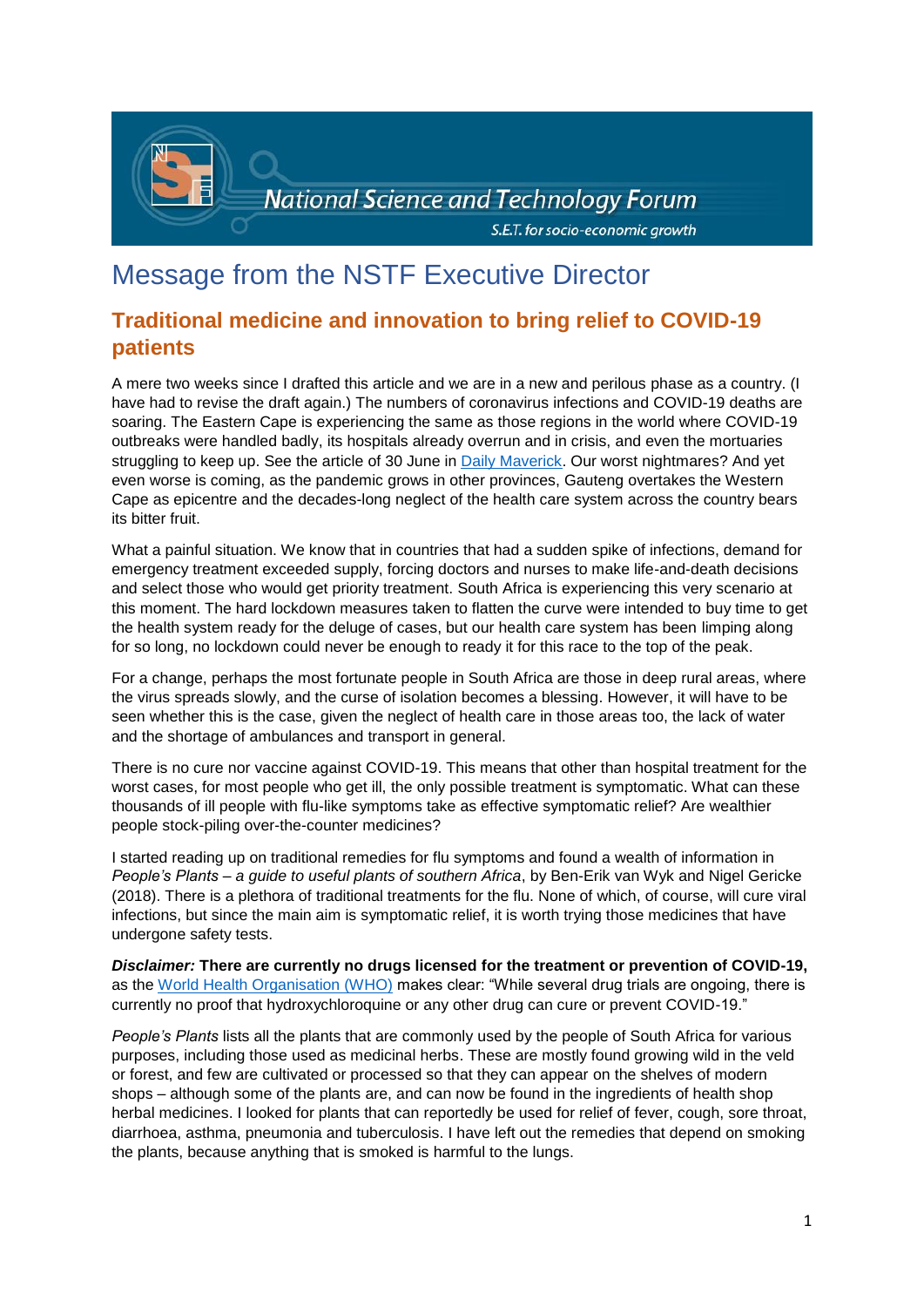A further disclaimer: I do not have medical training of any kind, and the list of medicines below cannot be guaranteed to work or to be safe for use. Where scientific indications of efficacy were explicitly referenced, I've repeated them here, but those too are mostly not scientifically endorsed for effectiveness or safety.

# **Medicinal innovation**

My purpose is to highlight some of those plants that could be scientifically studied for the properties of their parts and the molecules that have a demonstrated chemical effect which leads to beneficial effects on the body and in treating diseases. The remedies could lead to commercialisable products, as has been the case with some traditional treatments.

While I drafted this (on Youth Day), the news of a breakthrough in medicine for use against COVID-19 broke on Sky News. It was discovered by scientists in the United Kingdom, that dexamethodone, a common medicine for the treatment of various conditions, including asthma, chronic obstructive lung disease, and tuberculosis, can reduce deaths among ventilator patients with COVID-19. The clinical trial was conducted within a record three months. The discovery is excellent news, and confirms that investigating medicines that are commonly used could lead to the discovery of those that could relieve the suffering of COVID-19 patients and possibly save lives.

The Department of Science and Technology (now known as the [Department of Science and](https://www.dst.gov.za/)  [Innovation \(DSI\)\)](https://www.dst.gov.za/) has long been concerned about the loss of traditional knowledge, and established a knowledge management system to capture indigenous knowledge before it is lost. One of its strategic focus areas has been and still is biotechnology, and the Department has invested in the R&D of traditional herbal products. In particular, the [Biomanufacturing Industry Development Centre \(BIDC\)](https://www.csir.co.za/biomanufacturing-industry-development-centre) at the CSIR was established to "translate biomanufacturing concepts and technologies into marketready products and services. The facility offers competency throughout the value chain, from laboratory scale validation through to technology prototyping and pilot manufacture". Products and spinout companies have resulted from this initiative, as well as other initiatives, demonstrating that South Africa can achieve much by studying indigenous plants and developing related products, processes and businesses.

*People's Plants* contains detailed lists of traditional tonics (Chapter 8) that might strengthen immunity, and Part 1 has an extensive list of Foods and Beverages. I do not go into these in detail, but there is substantial overlap with plants used for their medicinal properties.

# **Traditional healers' role in the response to the pandemic**

In the introduction to chapter 7, 'General medicines', some important points are raised concerning the context in which the medicines are used. It is pointed out that indigenous African medicine co-exists with various other medicinal groups or practices for example herbal medicines from other countries, as well as Western allopathic medicine. Indigenous medicines are often not used exclusively – as demonstrated by the Sangoma Gcinani Bango who went to consult a medical doctor when he contracted COVID-19. (Article in Health24, 11 June 2020) - *[Sangoma wants to](https://www.health24.com/Medical/Infectious-diseases/Coronavirus/sangoma-wants-to-be-covid-19-ambassador-after-recovery-from-coronavirus-infection-20200609) be Covid-19 [ambassador after recovery from coronavirus infection.](https://www.health24.com/Medical/Infectious-diseases/Coronavirus/sangoma-wants-to-be-covid-19-ambassador-after-recovery-from-coronavirus-infection-20200609)* Bango now intends educating others about COVID-19, and believes there should be more cooperation between government and traditional healers to overcome the coronavirus pandemic.

President of the Traditional Healers Association in the SADC region, Dr Sylvester Hlathi, says traditional healers and their patients have been left out of the national pandemic response.

"As sangomas, we treat and heal people. But unfortunately, we were left out from the onset as we were not deemed as essential service providers by government," he says.

Hlathi already said in March that Traditional Healing Practitioners (THPs) are important stakeholders in society and should be informed and equipped with personal protective equipment. He said THPs will help government "fight this monster" of COVID-19, but they feel excluded. The Department of Health has issued guidelines for traditional health practitioners for dealing with COVID-19 and lockdown, but only in May.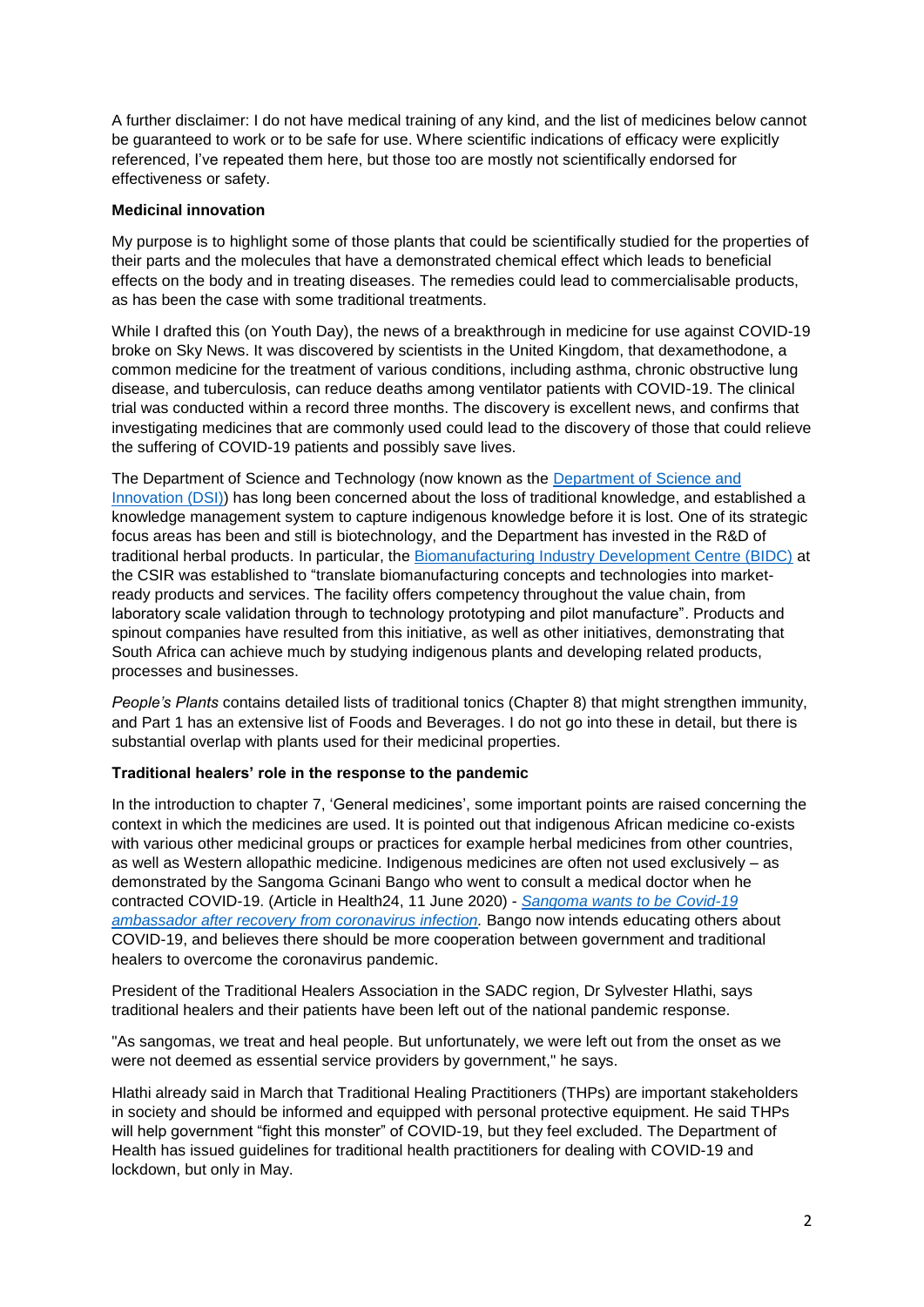# **Chemistry or holistic therapy?**

Another point that is made in the introduction to Chapter 7 of *People's Plants*, is that traditional and herbal remedies from a variety of origins have this approach in common: that they are not part of the "reductionist perspective of Western science", where only the chemical effects of medicine are valued. The spiritual and symbolic aspects of medicine are of great importance, thus blurring the lines between science, psychology and religion. Van Wyk and Gericke anticipate that there will eventually be "unifying therapeutic principles" to bring the various medicinal practices closer together. This is a discussion for another time.

As for scientific evidence – the chemistry of plants is complex, so that it is never a trivial task to study it and the effect of various plant-derived molecules in the human body. "To date no pure isolated southern African plant compound has been developed into a marketed drug, but a few phytopharmaceuticals [made from plant extracts] have been developed or are in the process of being developed". There is great potential for innovation in this time, when there is a growing interest among scientists to do research on African medicinal plants, and new substances are being sought for R&D leading to pharmaceutical products.

# **Here is my selection of 20 possible sources of symptomatic relief for influenza and COVID-19**, in alphabetical order:

- 1. *Adansonia digitate*, also called **baobab** or **kremetartboom** (Afrikaans): the fruit pulp is used for treatment of fever and diarrhoea, and is high in vitamin C. It has been commercialised as a food in recent years. The bark has also been used for treatment of fever.
- 2. *Athrixia phylicoides*, **mountain tea**, best known as the source of bush tea: is used for coughs, vomiting and diarrhoea.
- 3. *Ballota africana* also known as **kattekruid** (Afrikaans) is a Khoi medicine. It is used for many diseases or conditions, including fever, flu, asthma, and as an expectorant. It is sometimes tied to the head to relieve headache.
- 4. *Capparis tomentosa*, or **woolly caper bush**: a very popular traditional medicine in southern Africa, which is used (among many other conditions) to treat headaches, coughs, pneumonia, and tuberculosis.
- 5. *Cinnamon camphora*, the **camphor tree**: the bark is used for fever, colds, flu and abdominal discomfort. The wood is a natural source of camphor, which has antiseptic activity. Antibacterial and antifungal activities have been demonstrated.
- 6. *Conysa scabrida*, **bakbos** or **oondbos** (Afrikaans) and **isavu** (Xhosa): the leaves are used for inflammation, fever and pain.
- 7. *Crinum macowanii*, **unduze** (Zulu): Decoctions of the bulb are taken for tuberculosis. Crinum bulbisermum is used by the Basotho for colds.
- 8. *Dichrostachys cinereal*, **sickle bush** or sekelbos (Afrikaans): The authors call it "an important medicinal plant in southern Africa". In Zimbabwe root infusions are used for coughs and pneumonia.
- 9. *Dicoma capensis*, **wilde karmedik**, or koorsbossie (Afrikaans): one of the "most popular remedies for fever…influenza … and diarrhoea".
- 10. *Dodonaea viscosa* also called **sand olive**, **ysterhout** in Afrikaans, and **t'koubi** in Nama: Described as "one of the most important traditional medicines of southern Africa". The young growing tips of the plant are a traditional treatment for fever, colds, throat infections, influenza, pneumonia and tuberculosis.
- 11. *Elarodendron transvaalense*, or **Ingwavuma** (Zulu): bark infusions are used to treat general body pain, fever, diarrhoea and infections. The authors describe it as an "important traditional medicine".
- 12. *Eucalyptus globulus*, the **bluegum tree**, bloekom (Afrikaans): leaves and oil are useful as decongestant medicines for colds and flu. Bluegum trees are from Australia but have become part of the South African landscape over time. Globulus is one of the most popular eucalyptus trees for traditional medicine. The leaves are sometimes sold on muthi markets to treat colds.
- 13. *Gymnospora senegalensis*, or **red spikethorn**: Used for sore throat, headache, earache, fever, measles, abdominal pain, etc.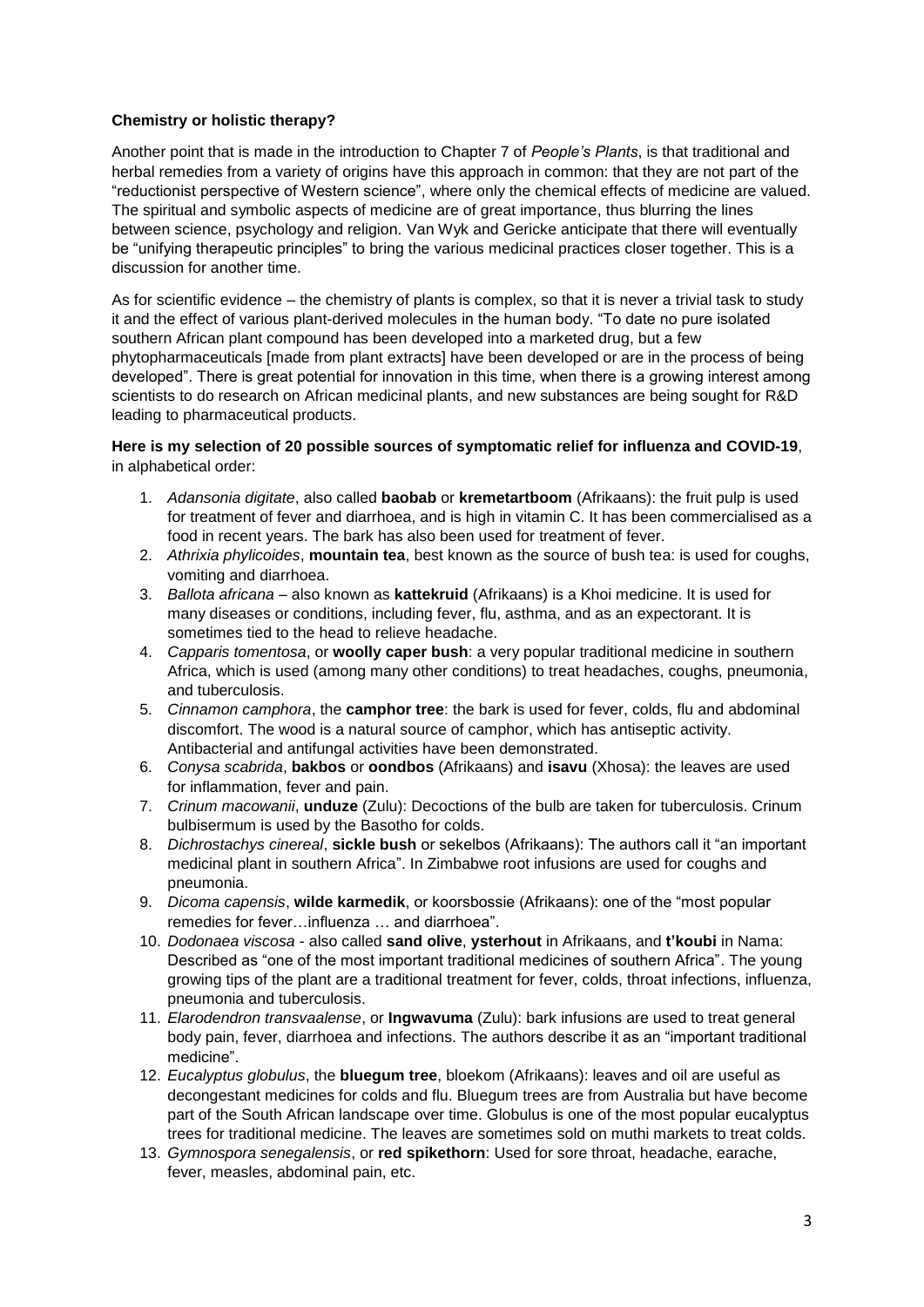- 14. *Leonotis leonurus*, or **wilde dagga**: Leaf infusions and decoctions can be used for treating colds, flu, coughs, bronchitis, asthma, and headaches. The plant contains the same diterpenoid lactones as a European traditional cough medicine.
- 15. *Lippia javanica*, or **fever tea**: infusions of the leaves are used to treat coughs, fever and bronchitis. Weak infusions are taken as a general health tea.
- 16. *Mentha longifoli*, or **wild mint**, ballerja, kruisement (Afrikaans), **ufuthane lomhlange** (Zulu), **koena-ya-thaba** (Sotho), **inixina** (Xhosa): has many medicinal uses across various parts of southern Africa. Uses are for respiratory ailments, headaches, and fever. It has decongestant, antispasmodic and antibiotic effects.
- 17. *Pelargonium sidoides*, or **rabas**, rooirabas (Afrikaans), **kgwara e nyenyane** (Sotho), Umchaloabo (German): The latter is a medicine produced from the indigenous plant by the German company Schwabe, to treat bronchitis in children. The activity is ascribed to coumarins such as umchalin. *Pelargonium cucculatum*, or **wildemalva** (Afrikaans): traditional medicine for chest ailments and coughs.
- 18. *Sclerocarya birrea*, or **marula**: Bark or root decoctions are used for diarrhoea, fever and malaria. The bark's antidiarrheal effects have been linked to procyanidins.
- 19. *Siphnochilus aethiopicus*, or **African ginger**, wild ginger, **isiphephetho, indungulo** (Zulu): The rhizomes and roots are very popular traditional medicine in southern Africa, to the extent that there is concern about regional extinction. They are chewed for coughs, colds and asthma.

And lastly, a look at the uses of a controversial plant:

20. *Cannabis sativa*, **dagga** (Afrikaans), marijuana (English), umya (Xhosa), matokwane (Sotho), or nsangu (Zulu) (described in Chapter 9): Cannabis is a well-established traditional medicine. If used as a weak hot water infusion, it can be used to give relief from asthma, bronchitis, headache, migraine, pain, colds, flu, coughs, etc. In modern medicine, the plant and its extracts, and isolated cannabinoids are used for treating extreme pain, nausea caused by chemotherapy, and improving appetite in cancer patients, among others.

Although the cannabis industry is not yet legal in South Africa, on 18 September 2018, the Constitutional Court ruled that the Drug Trafficking Act and the Medicines Control Act should be amended. It ruled that it is unconstitutional to prevent people growing and using cannabis in private.

In November 2018, NSTF held a seminar on the topic: [Research on cannabis –](http://www.nstf.org.za/discussion-forum/cannabis-sativa-research/) Medicine? [Recreation? Both?](http://www.nstf.org.za/discussion-forum/cannabis-sativa-research/) with speakers **Prof Gilbert Matsabisa**, Professor of Pharmacology, at the University of the Free State; and **Dr Nirvana Morgan**, Executive member of the South African Addiction Medicine Society, and Honorary Lecturer in the Department of Psychiatry, at Wits University. Prof Matsabisa related his research under the topic: *[Natural products research –](https://www.youtube.com/watch?v=PA_O4IztB50) [medicinal cannabis](https://www.youtube.com/watch?v=PA_O4IztB50)*, exploring the potential of chemical compounds derived from the plant to develop medicine that will be chemically effective in the treatment of diseases and conditions. He pointed out that a certain type of cannabis plants have psychoactive effects, while another type, known as hemp, is non-psychoactive and extremely useful. Dr Morgan discussed her research on *[The health effects of non-medical cannabis use](https://www.youtube.com/watch?v=tVse_Vn5Bp4)*, addressing the dangers of using cannabis for recreational purposes over a sustained period of time, particularly the harm done to young people.

# **In conclusion:**

South Africa has a wealth of biodiversity and a rich history of herbal remedies. Scientific studies should be done and promising plants and their components should be explored for development into innovative products, symptomatic treatment and possibly essential life-saving drugs. The initiatives of the DSI should be supported and expanded in this regard, by government as well as the private sector.

Traditional healers should have been included in the initial response to the pandemic. They could have played a role in raising awareness about the coronavirus, and the measures to be taken to avoid